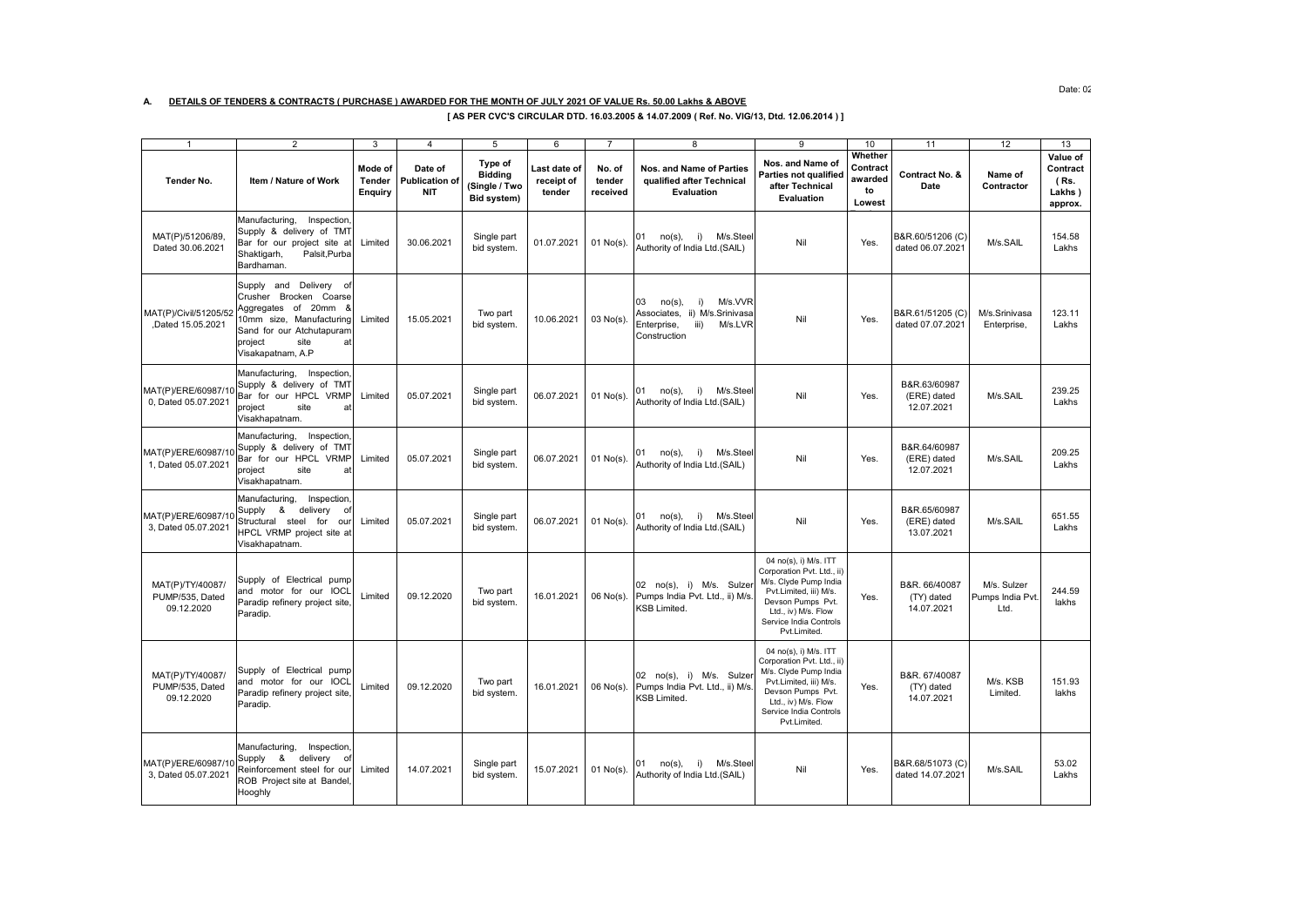| Tender No.                                                        | Item / Nature of Work                                                                                                                                                                                                           | Mode of<br>Tender<br>Enquiry | Date of<br><b>Publication of</b><br><b>NIT</b> | Type of<br><b>Bidding</b><br>(Single / Two<br>Bid system) | Last date of<br>receipt of<br>tender | No. of<br>tender<br>received | Nos. and Name of Parties<br>qualified after Technical<br>Evaluation                                                                                                                                                                                                                 | Nos. and Name of<br>Parties not qualified<br>after Technical<br>Evaluation                      | Whether<br>Contract<br>awarded<br>to<br>Lowest          | Contract No. &<br>Date                                     | Name of<br>Contractor                  | Value of<br>Contract<br>(Rs.<br>Lakhs)<br>approx. |
|-------------------------------------------------------------------|---------------------------------------------------------------------------------------------------------------------------------------------------------------------------------------------------------------------------------|------------------------------|------------------------------------------------|-----------------------------------------------------------|--------------------------------------|------------------------------|-------------------------------------------------------------------------------------------------------------------------------------------------------------------------------------------------------------------------------------------------------------------------------------|-------------------------------------------------------------------------------------------------|---------------------------------------------------------|------------------------------------------------------------|----------------------------------------|---------------------------------------------------|
| MAT(P)/ERE/60987/10<br>0. Dated 05.07.2021                        | Inspection,<br>Manufacturing,<br>Supply & delivery of Steel<br>plate for our HPCL VRMP<br>project<br>site<br>at<br>Visakhapatnam.                                                                                               | Limited                      | 05.07.2021                                     | Single part<br>bid system.                                | 06.07.2021                           | $01$ No(s)                   | no(s),<br>i)<br>M/s.Stee<br>01<br>Authority of India Ltd.(SAIL)                                                                                                                                                                                                                     | Nil                                                                                             | Yes.                                                    | B&R.69/60987<br>(ERE) dated<br>14.07.2021                  | M/s.SAIL                               | 164.00<br>Lakhs                                   |
| MAT(P)/Civil/Electric<br>Traction Elevator/29<br>Dated 29.04.2021 | Supply,<br>Delivery<br>ጼ<br>Commissioning of 7 Nos. lift<br>of different Capacity.                                                                                                                                              | Limited                      | 29.04.2020                                     | Two part<br>bid system.                                   | 21.06.2021                           | $03$ No(s)                   | 01 no(s), i) M/s.Johnson Lif<br>Pvt. Ltd.                                                                                                                                                                                                                                           | 02 no(s), i) M/s.Kone<br>Elevator India Pvt.<br>Ltd.,ii) M/s.<br>T.K.Elevator India Pvt.<br>Ltd | Yes.                                                    | B&R.69A /51155<br>(C) dated<br>16.07.2021                  | M/s.Johnson Lift<br>Pvt. Ltd.          | 157.83<br>lakhs                                   |
| MAT(P)/ERE/61030/14<br>3, Dated 17.07.2021                        | Manufacturing, Inspection,<br>Testing, Supply & delivery of<br>TMT Bar for our HPL ,CFB<br>project site at Haldia.                                                                                                              | Limited                      | 17.07.2021                                     | Single part<br>bid system.                                | 19.07.2021                           | $01$ No(s).                  | M/s.Steel<br>01<br>no(s),<br>i)<br>Authority of India Ltd.(SAIL)                                                                                                                                                                                                                    | Nil                                                                                             | Yes.                                                    | B&R.71/61030<br>(ERE) dated<br>19.07.2021                  | M/s.SAIL                               | 184.00<br>Lakhs                                   |
| MAT(P)/TY/40079/<br>133, Dated<br>16.07.2021                      | Manufacturing,<br>Inspection,<br>Testing, Supply & delivery of<br>Structural steel for<br>our<br>IOCL, LPG, Terminal Project<br>site at Paradip, Odisha.                                                                        | Limited                      | 16.07.2021                                     | Single part<br>bid system.                                | 17.07.2021                           | $01$ No(s)                   | 01 no(s),<br>i)<br>M/s.Steel<br>Authority of India Ltd.(SAIL)                                                                                                                                                                                                                       | Nil                                                                                             | Yes.                                                    | B&R.73/40079<br>(TY) dated<br>22.07.2021                   | M/s.SAIL                               | 55.87<br>Lakhs                                    |
| B&R/Press<br>Adv./Enquiry/39,<br>dtd.05.05.2021                   | <b>Publication of Tender Notice</b><br>in various Newspaper on<br>rate contract basis.                                                                                                                                          | Open                         | 05.05.2021                                     | Single part<br>bid system.                                | 15.05.2021                           | 07 Nos.                      | 07<br>$no(s)$ ,<br>i) M/s.Advent<br>Publicity<br>Consultant,<br>M/s.Trisha Publicity<br>iii)<br>M/s.Maya<br>Advertising<br>M/s.Standard<br>Agency, iv)<br>Publicity Pvt. Ltd, v) M/s.Arur<br>Sign Services Pvt. Ltd., vi<br>M/s.Fast Communication, vii)<br>M/s.Media FK Associated | <b>NA</b>                                                                                       | Yes.                                                    | B&R.74/Press<br>Advertisement<br>(KO), dated<br>26.07.2021 | M/s.Advent<br>Publicity<br>Consultant, | 50.00<br>Lakhs                                    |
| MAT(P)/ERE/40087/81<br>7, Dated 12.03.2021                        | Delivery and<br>Supply<br>Supervision of Installation<br>of roof drain assembly for 4<br>nos.floating roof tank at<br>IOCL tankage site, Paradip,<br>Odisha.                                                                    | Limited                      | 12.03.2021                                     | Two part<br>bid system.                                   | 05.04.2021                           | $01$ No(s)                   | 01 no(s),<br>i)<br>M/s.Mesa<br>Industries (Mesa ETP)                                                                                                                                                                                                                                | Nil                                                                                             | Yes.                                                    | B&R.75/40087<br>(TY) dated<br>27.07.2021                   | M/s.Mesa<br>Industries (Mesa<br>ETP)   | <b>USD</b><br>3,35,352<br>(255.67)<br>Lakhs)      |
|                                                                   | DETAILS OF TENDERS & CONTRACTS (SUB-CONTRACT / LABOUR CONTRACT) AWARDED FOR THE MONTH OF JULY 2021 OF VALUE Rs. 2.50 Crores & ABOVE<br>[AS PER CVC'S CIRCULAR DTD. 16.03.2005 & 14.07.2009 (Ref. No. VIG/13, Dtd. 12.06.2014) ] |                              |                                                |                                                           |                                      |                              |                                                                                                                                                                                                                                                                                     |                                                                                                 |                                                         |                                                            |                                        |                                                   |
| $\overline{1}$                                                    | $\overline{2}$                                                                                                                                                                                                                  | 3                            | $\overline{4}$                                 | 5                                                         | 6                                    | $\overline{7}$               | $\mathsf{R}$                                                                                                                                                                                                                                                                        | 9                                                                                               | 10                                                      | 11                                                         | 12                                     | 13                                                |
| Tender No.                                                        | Item / Nature of Work                                                                                                                                                                                                           | Mode of<br>Tender<br>Enquiry | Date of<br>Publication of<br><b>NIT</b>        | Type of Bidding<br>(Single / Two<br>Bid system)           | Last date of<br>receipt of<br>Tender | No. of<br>tender<br>received | Nos. and Name of Parties<br>qualified after Technical<br>Evaluation                                                                                                                                                                                                                 | Nos. and Name of<br>Parties not qualified<br>after Technical<br>Evaluation                      | Whether<br>Contract<br>awarded<br>to Lowest<br>Tenderer | Contract No. &<br>Date                                     | Name of<br>Contractor                  | Value of<br>Contract (<br>Rs. Lakhs<br>approx.    |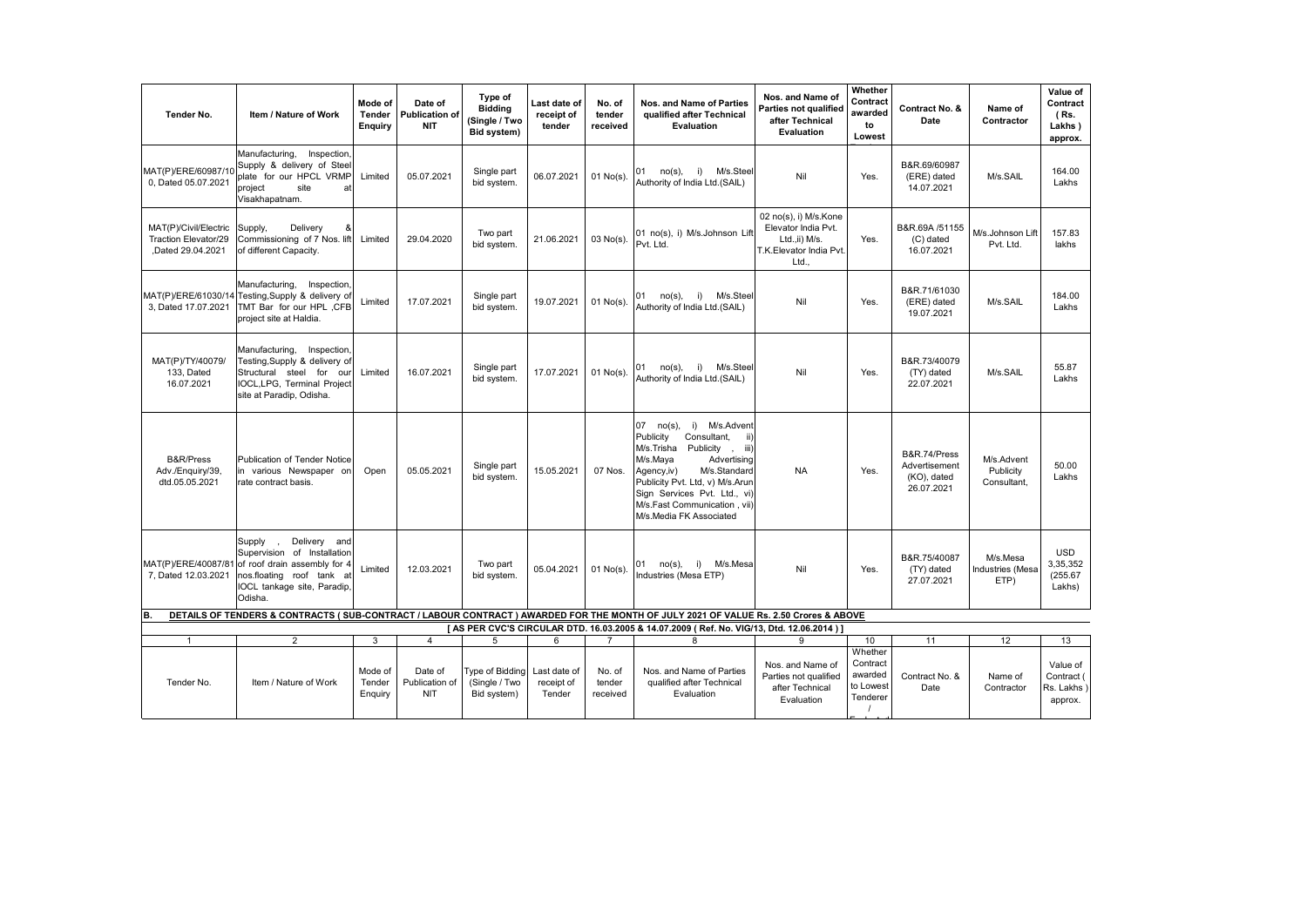| Tender No.                                                                                                                                                                       | Item / Nature of Work                                                                                                                                                                                                                                                                       | Mode of<br><b>Tender</b><br><b>Enquiry</b> | Date of<br><b>Publication of</b><br><b>NIT</b> | Type of<br><b>Bidding</b><br>(Single / Two<br>Bid system) | Last date of<br>receipt of<br>tender | No. of<br>tender<br>received | Nos. and Name of Parties<br>qualified after Technical<br>Evaluation                                                                                                                                                                                                                                                                                                                                                                            | Nos. and Name of<br>Parties not qualified<br>after Technical<br><b>Evaluation</b> | Whether<br>Contract<br>awarded<br>to<br>Lowest | Contract No. &<br>Date                                                     | Name of<br>Contractor                                            | Value of<br>Contract<br>(Rs.<br>Lakhs)<br>approx. |
|----------------------------------------------------------------------------------------------------------------------------------------------------------------------------------|---------------------------------------------------------------------------------------------------------------------------------------------------------------------------------------------------------------------------------------------------------------------------------------------|--------------------------------------------|------------------------------------------------|-----------------------------------------------------------|--------------------------------------|------------------------------|------------------------------------------------------------------------------------------------------------------------------------------------------------------------------------------------------------------------------------------------------------------------------------------------------------------------------------------------------------------------------------------------------------------------------------------------|-----------------------------------------------------------------------------------|------------------------------------------------|----------------------------------------------------------------------------|------------------------------------------------------------------|---------------------------------------------------|
| EOI NO. B&R/HO/DMER/<br>51161/Bhiwani/ EPC-EOI<br>CW/PKG-1.dtd<br>06.09.2019 AND PRICE<br>PART<br>NO.<br>B&R/HO/DMER/<br>51161/BHIWANI/CW/EP<br>C-PRICE/PKG-1.dtd.<br>09.10.2020 | Designing.<br>Planing,<br>Construction, Furniture, IT(Net<br>working) and Maintenance of<br>Govt.Medical<br>College<br>at<br>Bhiwani Harayana Under<br>DMER on EPS basis(Hospital<br>block including supply<br>installation of MGPS & MOT)                                                  | Open                                       | 06.09.2019<br>09.10.2020                       | & Two Part Bid 06.11.2020<br>System.                      |                                      | 04 No(s).                    | 03 no(s), i) M/s. NCC Limited, ii<br>M/s.Puspadeep<br>Pvt. Ltd. , iii) M/s. Malani<br>Construction Co.                                                                                                                                                                                                                                                                                                                                         | Infrastructure 01 no(s), i) M/s. Dee Vee Yes.<br>Project Ltd.                     |                                                | B&R/HO/DMER/511<br>61/BHIWANI/ PKG<br><b>CW/WO/27</b><br>Dated 16.07.2021  | M/s. NCC Limited.                                                | 20463.07<br>Lakhs                                 |
| EOI NO. B&R/HO/DMER/ Planing.<br>06.09.2019 AND PRICE Govt.Medical<br><b>PART</b><br>B&R/HO/DMER/<br>51161/BHIWANI/CW/EP<br>C-PRICE/PKG-2.dtd.<br>09.10.2020                     | Designing.<br>51161/Bhiwani/ EPC-EOI Construction, Furniture, IT(Net<br>CW/PKG-2,dtd. working) and Maintenance of<br>College<br>at<br>NO. Bhiwani<br>Harayana<br>Under<br>EPS<br>DMER<br>on<br>basis<br>(Academic block, Residential<br>block along with Medical<br>College etc.)           | Open                                       | 06.09.2019<br>09.10.2020                       | & Two Part Bid 06.11.2020<br>System.                      |                                      | 04 No(s).                    | 03 no(s), i) M/s. NCC Limited, ii)<br>M/s.Puspadeep Infrastructure 01 no(s), i) M/s. Dee Vee<br>Pvt. Ltd. , iii) M/s. Malani<br>Construction Co.                                                                                                                                                                                                                                                                                               | Project Ltd.                                                                      |                                                | B&R/HO/DMER/511<br>61/BHIWANI/ PKG-<br><b>CW/WO/28</b><br>Dated 16.07.2021 | W/s. NCC Limited.                                                | 20634.23<br>_akhs                                 |
| MO/51204/NIT-<br>GCW/SC/01.dtd.<br>05.01.2021                                                                                                                                    | General civil work in connection<br>with civil & structural works-II<br>for residual utilities and offsite<br>(RU&O) facilities for Rajasthan<br>Refinery Limited at Rajasthan<br>Refinery.                                                                                                 | Open                                       | 05.01.2021                                     | Two Part Bid 21.01.2021<br>System.                        |                                      | $11No(s)$ .                  | 10 no(s), i) M/s. Keshav<br>Construction Co., ii) M/s.Shri<br>Salasar Constructors Pvt. Ltd.<br>iii) M/s. Asha Construction, iv)<br>M/s. Mangla Amit Builders PVt.<br>Ltd., v) M/s.Beniwal Construction<br>Company Pvt. Ltd., vi)<br>M/s.SDCE pROJECT Pvt. Ltd.,<br>vii) M/s. Balaii Borewell Pvt. Ltd.<br>viii)<br>M/s.Bansal<br>Infratech<br>Synergies India Ltd., ix) M/s<br>RMS Construction Pvt.Ltd., x)<br>M/s. Zip Enterprise Pvt. Ltd. | 01 no(s), i) M/s.<br>M.S.Mokha                                                    | Yes.                                           | B&R/PCD/51204/W<br>O/SC-836/30, Dated<br>19.07.2021                        | Ws.<br>Borewell Pvt. Ltd                                         | <b>Balaii</b> 611.53<br>Lakhs                     |
| <b>ER/STONE</b><br>WORK/01.<br>18.12.2020                                                                                                                                        | Designi, Preparation of detail<br>drawing and Construction of<br>B&R/HO/TY/40087/TEND Stone Column by Piling work<br>PILING using Vibro float Tecnique in<br>dtd. connection with Construction of<br>Nos, different dia storagwe<br>tank on EPC Basis at IOCL.<br>Paradip Refinery, Odisha. | Open                                       | 18.12.2021                                     | Two Part Bid 01.01.2021<br>System.                        |                                      | $1No(s)$ .                   | 1 no(s), i) M/s. Keller Ground<br>Engineering India Pvt. Ltd.                                                                                                                                                                                                                                                                                                                                                                                  | Nil                                                                               | Yes.                                           | B&R/HO/40087/WO/<br>SC-087/ 32. Dated<br>27.07.2021                        | M/s.<br>Keller<br>Ground<br>Engineering India Lakhs<br>Pvt. Ltd. | 995.00                                            |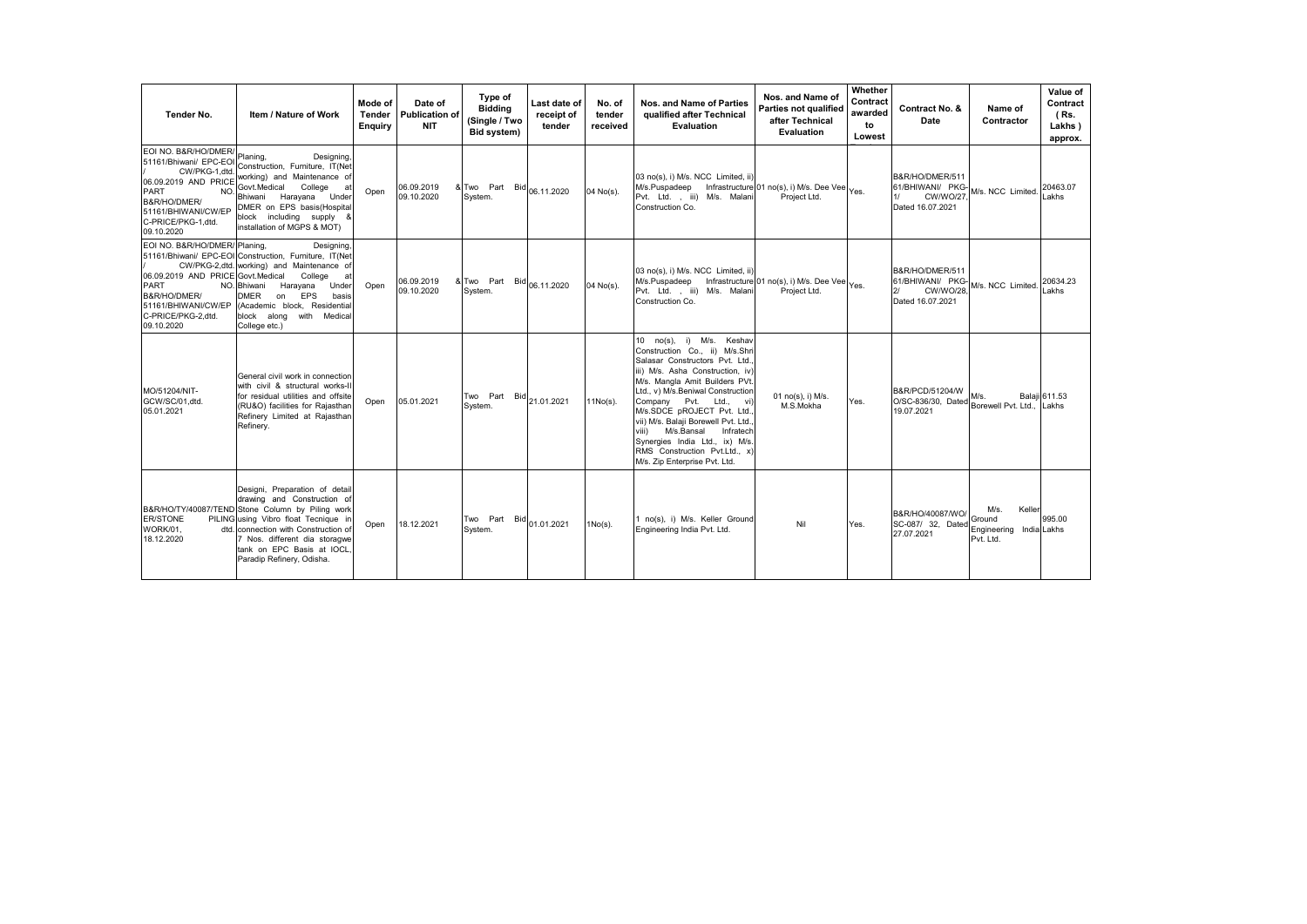2.08.2021

۰

٠.

| 14                                               |  |
|--------------------------------------------------|--|
| Schedule<br>Date of<br>completion<br>of supplies |  |
| Within<br>31.07.2021                             |  |
| Nithin<br>31.08.2021                             |  |
| Within<br>31.07.2021                             |  |
| Within<br>31.07.2021                             |  |
| Within<br>31.07.2021                             |  |
| Within 6<br>months                               |  |
| Within 6 to 10<br>months                         |  |
| Within<br>31.07.2021                             |  |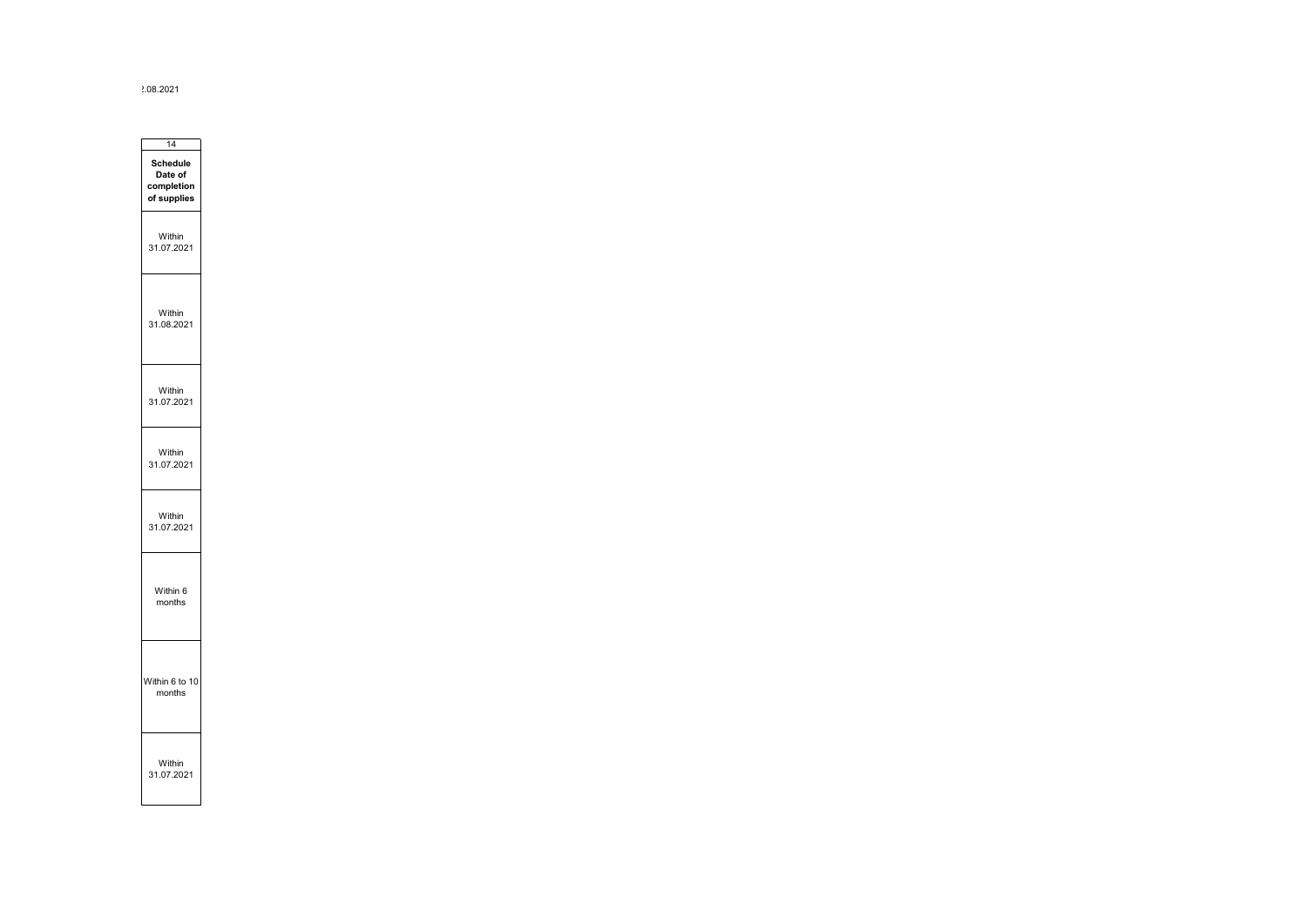| <b>Schedule</b><br>Date of<br>completion<br>of supplies |  |
|---------------------------------------------------------|--|
| Within<br>31.07.2021                                    |  |
| Within 4<br>months                                      |  |
| Within<br>31.07.2021                                    |  |
| Within<br>31.07.2021                                    |  |
| 24 Months.                                              |  |
| Vithin 5 & 1/2<br>months                                |  |
|                                                         |  |

| Schedule      |
|---------------|
| Date of       |
| completion of |
| supplies      |
|               |